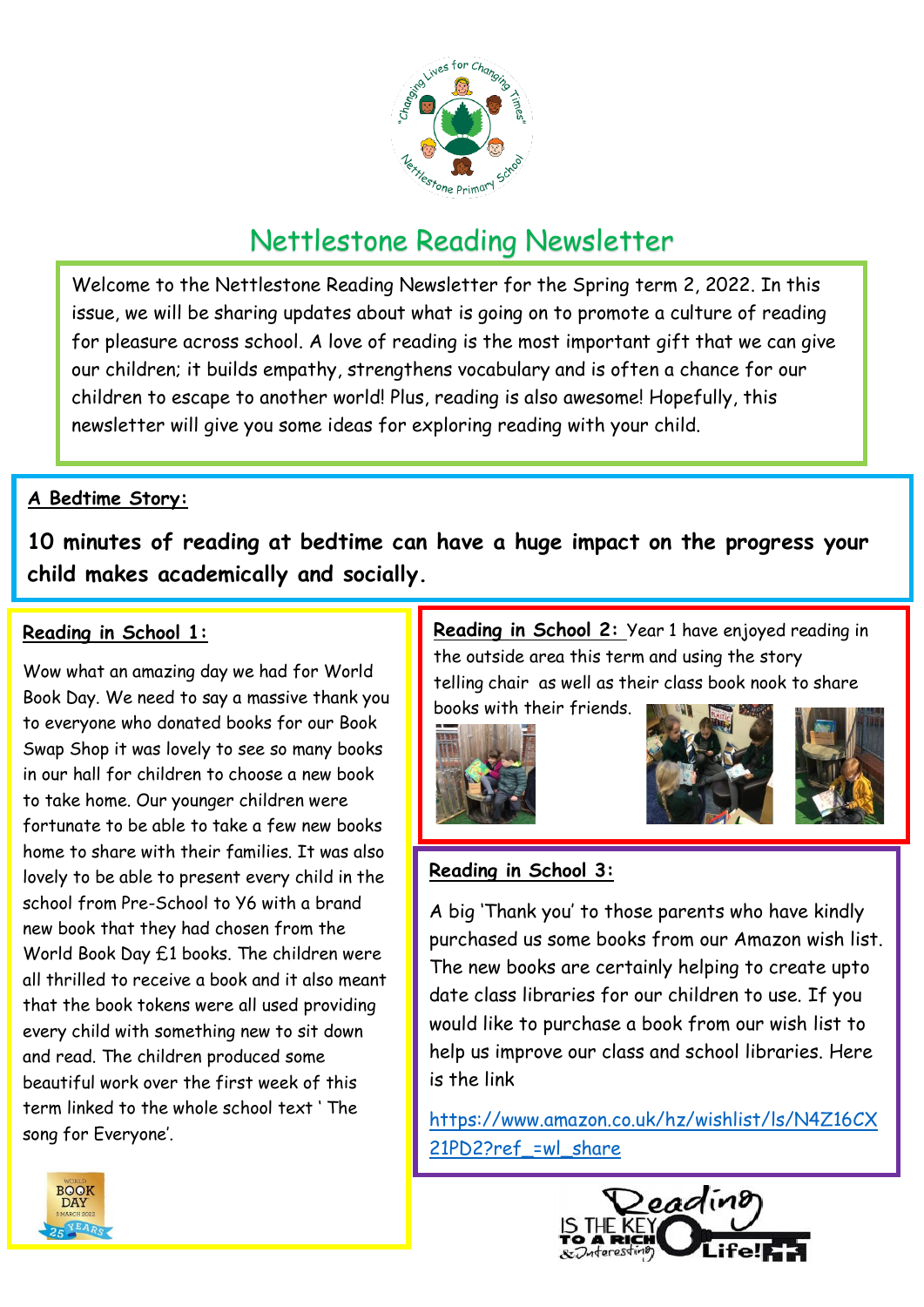#### **Author of the term** - **Michael Morpurgo.**

 Michael Morpurgo has written over 100 books in the last 40 years. He is one of the world's most renowned authors, with several of his books being made into films and plays. He was born in 1943 in England. After leaving school he joined the army and then went on to become a primary school teacher. He loved reading stories to children and when he ran out of stories to read he started making up stories of his own. His first book was published in 1974 and has gone on to write over 130 well known children's books. Michael prefers to sit on his bed to write rather than at a desk and writes all of his stories in an exercise book. A famous quote from Michael is " Stories make you think and dream; books make you ask questions." From 2003-2005 Michael was the Children's Laureate.



"For me, the greater part of writing is daydreaming, dreaming the dream of my story until it hatches out - the writing down of it I always find hard. But I love finishing it, then holding the book in my hand and sharing my dream with my readers.'